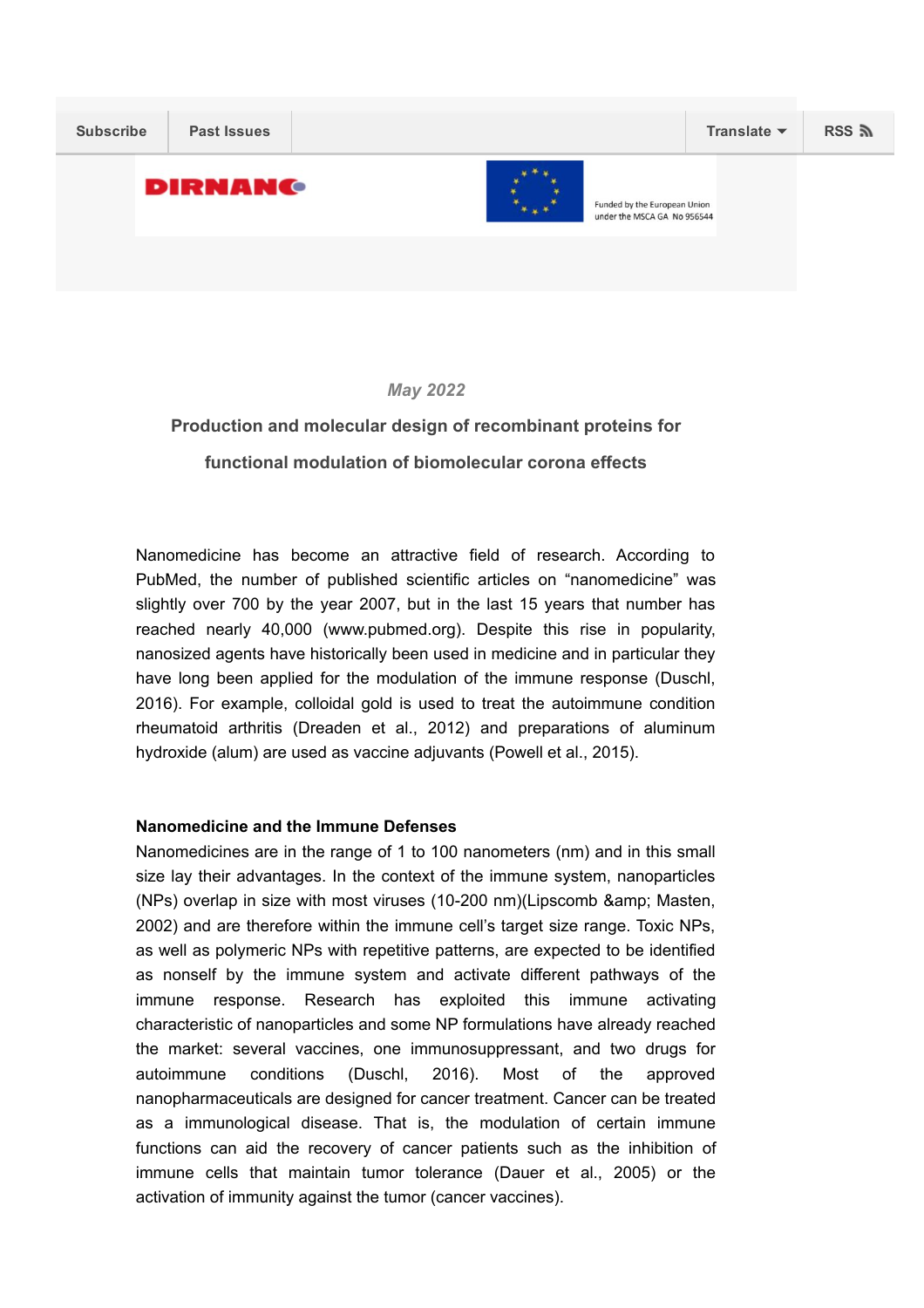#### The Nanoparticle's Biomolecular Corona

A general consideration for pharmaceutical treatments is the question of how the agent is seen by the body. In the case of NPs, this issue is especially complex. When NPs are inserted in a liquid medium that contains biological substances – such as the blood – a layer of this substances binds the nanoparticles (Duschl, 2016). This layer is commonly known as corona and is usually dominated by proteins, but can also contain other compounds (lipids, amino acids, nucleic acids,…)(Monopoli et al., 2012). The characteristics of the particular NP surface, as well as the availability of proteins, defines the specific proteins that form the corona. This biological shell changes the properties of the NPs and may have direct effects on immunity  $-$  for example, through the association and activation of immune proteins. Therefore, once the NP formulation has entered the body we are actually dealing with a bio-nano complex, whose composition and behavior is not easy to predict. In some cases the protein corona can be beneficial by reducing potential toxicity. Mainly due to the fact that immune cells will interact with the self-proteins of the corona and will not detect the NPs as nonself (Duschl, 2016). However, often the protein corona triggers inflammation and the eventual clearance of NPs from the organism. As the NPs are expelled from the body, they can no longer exert their therapeutic function.



### Nanomedicine and DIRNANO Project

In DIRNANO we believe it is important to understand the mechanisms and consequences of the NP's corona formation. Thus, some of our research efforts are focused on the identification of the corona proteins and the study of the protein-NPs interface. We are expecting this knowledge will allow us to finetune the interactions between NPs and immune system, which in turn will aid in the development and commercialization of novel nanopharmaceuticals.

The DIRNANO members are working hard on their respective projects.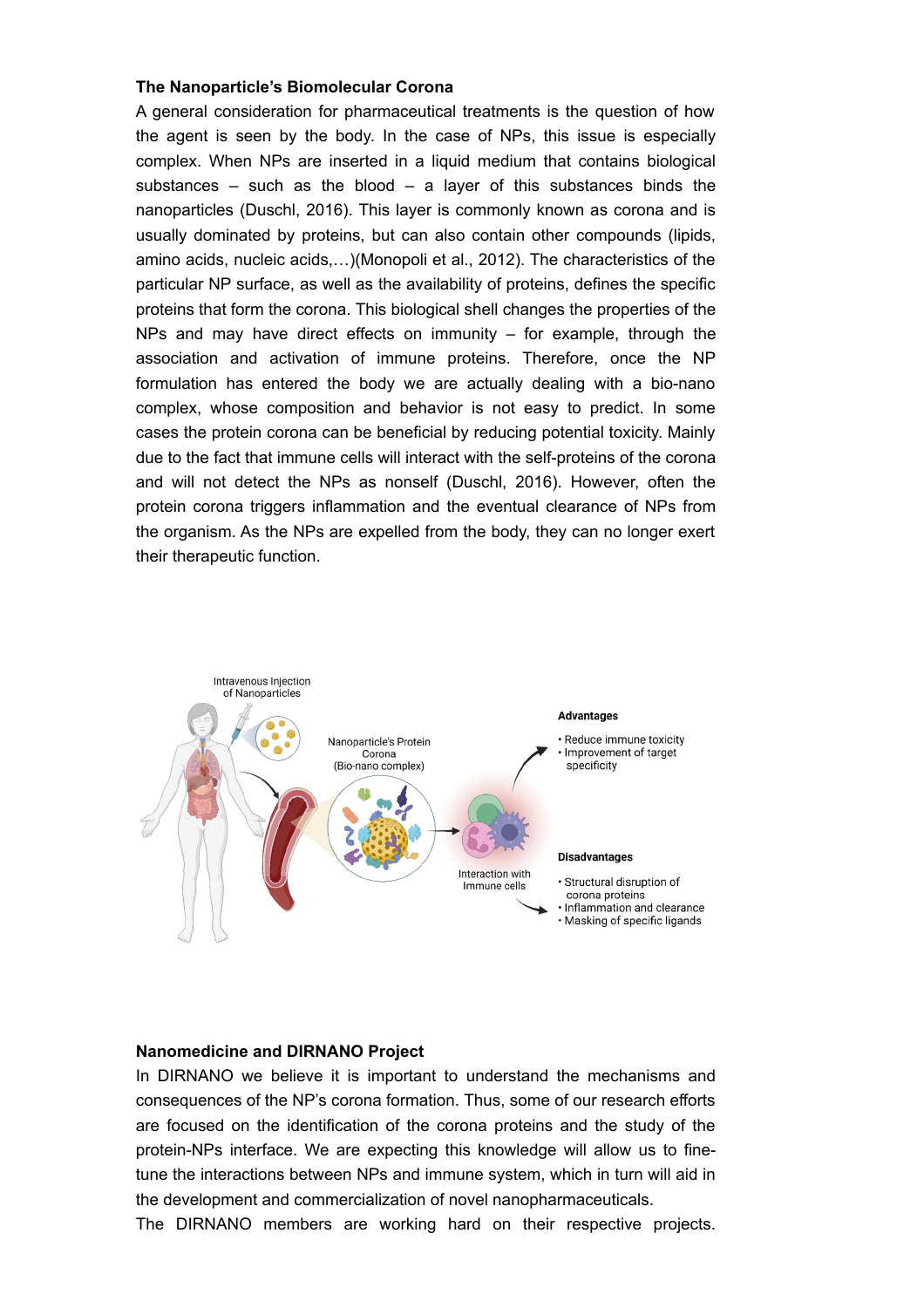Collaborations and mobility between the different host organizations are now blooming. Upcoming events that will benefit from the participation/organization of DIRNANO ESRs are included in a list below.

For regular information on the Network's activities visit our Linkedin page!

- *1 st International [Supramolecular](https://convegni.unica.it/iscsummerschool2022/) Chemistry Summer School* Cagliari, Sardinia (Italy)
- *School of [Nanomedicine](https://www.ba.ic.cnr.it/nanomedicine2022/)* Rome, 8 th 10 th June 2022
- *DIRNANO Ambassadors.* Our ESRs in Padua (Italy) will prepare a workshop for high school students. This divulgation activity is aimed at increasing the public's knowledge on nanomedicne and maybe light the spark of curiosity for science in the future generations. Padova, 23rd and 30th June 2022.

Cristina Fontecha Cuenca ESR Università degli Studi di Padova

## REFERENCES

Dauer, D. J., Ferraro, B., Song, L., Yu, B., Mora, L., Buettner, R., Enkemann, S., Jove, R., & amp; Haura, E. B. (2005). Stat3 regulates genes common to both wound healing and cancer. Oncogene, 24(21), 3397–3408. *https://doi.org/10.1038/SJ.ONC.1208469*

Dreaden, E. C., Alkilany, A. M., Huang, X., Murphy, C. J., & amp; El-Sayed, M. A. (2012). The golden age: gold nanoparticles for biomedicine. Chemical Society Reviews, 41(7), 2740–2779.

*https://doi.org/10.1039/C1CS15237H*

Duschl, A. (2016). Nanomedicine. In Immune Rebalancing: The Future of Immunosuppression (pp.

251–274). Elsevier Inc.

https://doi.org/10.1016/B978-0-12-803302-9.00012-9

Lipscomb, M. F., & amp; Masten, B. J. (2002). Dendritic cells: immune regulators in health and disease. Physiological Reviews, 82(1), 97–130. *https://doi.org/10.1152/PHYSREV.00023.2001*

Monopoli, M. P., Åberg, C., Salvati, A., & amp; Dawson, K. A. (2012). Biomolecular coronas provide the biological identity of nanosized materials. Nature Nanotechnology, 7(12), 779–786. *https://doi.org/10.1038/NNANO.2012.207*

Powell, B. S., Andrianov, A. K., & amp; Fusco, P. C. (2015). Polyionic vaccine